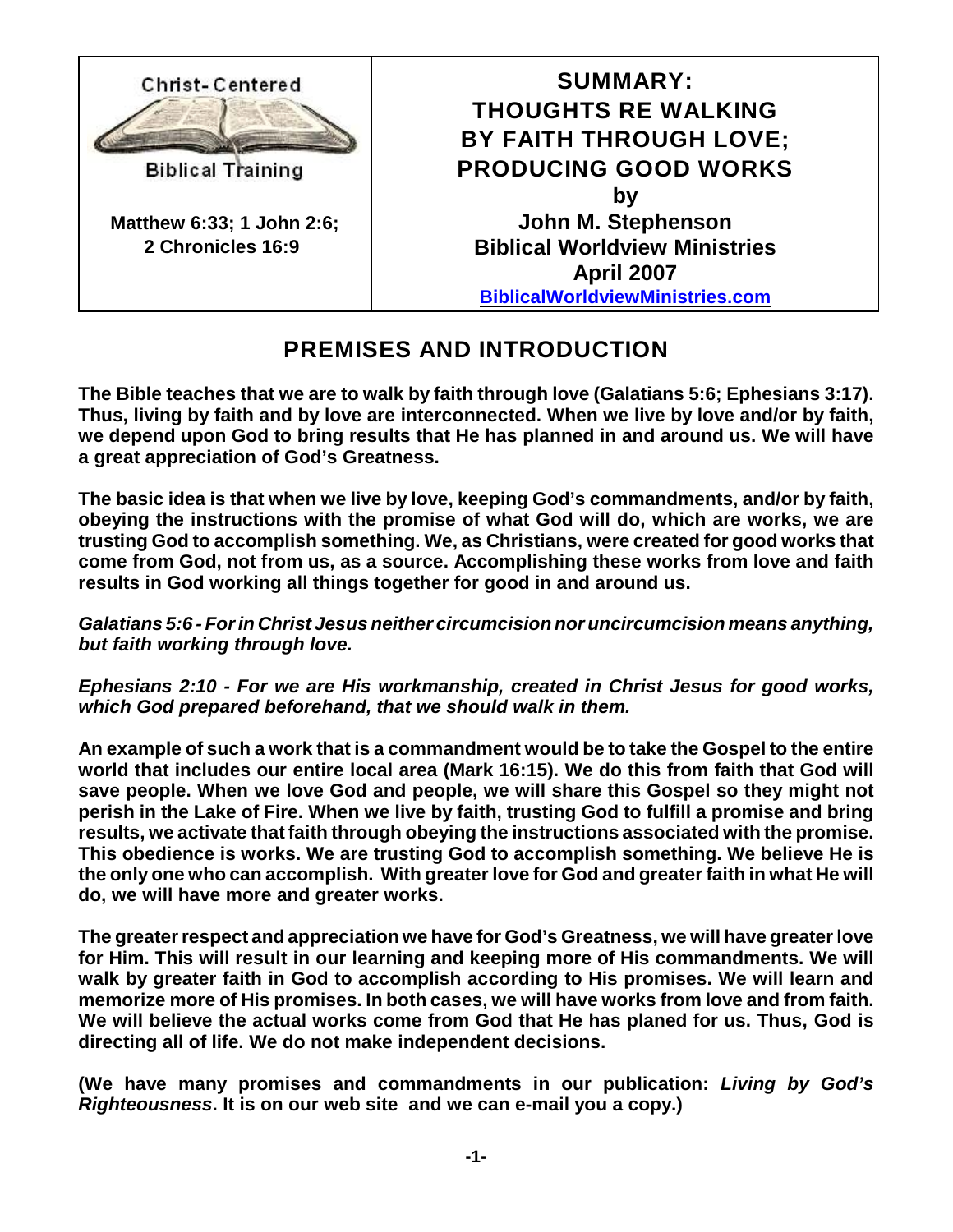## **DISCUSSING THE CONCEPTS**

**We are to love God with our total beings (Matthew 22:37). The degree of our love is based our knowing something about and believing the infinite perfection and capability of God who and what He is. He has all the possible perfect attributes. (See the** *Attributes of God* **on our web site.) And He not only has great love, but He is love (1 John 4:8). Love is fundamental to His make up. Thus, the greater appreciation we have for His Greatness, we will have much greater love for Him. We are told that if we love Him, we are to keep His commandments, and when we do, we abide in His love (John 14:15; 15:10). This assumes that we know what they are. Thus, the greater love we have for God and His Greatness, we will do more to discover all that God wants us to do including what commandments to keep and promises to claim. We will do it with excellence and commitment.**

**We need to carefully understand that living by sacrificial love is central to the Christian life. We are to love God based on who and what He is. We are to love each other as we love ourselves (Matthew 22:38-39). We can have all knowledge and great faith, but if we lack love, we are nothing (1 Corinthians 13:1-2). The concept is that we are to love each other such that we sacrificially serve each other. And as we do, we trust God, from our faith, that He will help others based on His promises and our works from love. This results in a close fellowship with God and each other. We are walking in unity, first with God and then with each other.**

**We are told to live by faith (Romans 1:17; Hebrews 11:6). We are told that our faith is to be activated by obeying the instructions associated with the promise (2 Peter 1:2-8). When this happens, we have living faith. The instructions we obey are works (James 2:20-25). Without works, our faith is dead (James 2:26). Thus, when we trust God to accomplish according to His promises and that faith is activated by obeying the instructions (works) associated with the promise, we will have works. This activated faith produces living faith to which God responds. When we trust God to save by our keeping His commandments to evangelize the world, we have works and living faith. Thus, works can be associated with gaining salvation or having God accomplish other things in our lives and in the ministry as we activate our faith in Him to accomplish. We are told to live by faith, trusting God to fulfill His promises. When we do, we live without sin and escape the lusts that are in the world (2 Peter 1:2-8). We also receive more revelation from God (Romans 1:17).**

**One classic example of living by faith is demonstrated by the battle of Jericho in the Old Testament (Joshua). God gave a promise to the Israelites that He would give the city of Jericho into their hands. For them to activate their faith in Him to do so, God said they must march around the city of Jericho for seven days in a particular manner. The Israelites believed God would and could do as He said. So they marched around the city activating their faith in God to keep His promise. When they did, they had living faith. God worked through their living faith and brought the city walls down. This allowed the Israelites to capture the city with its inhabitants. But the capture of Jericho was in God's Plan and will from the beginning. It was not something that came originally from man as a source as the situation seemed to demand.**

**Another promise example is Matthew 6:33. We trust God to give us the needs of life and we**